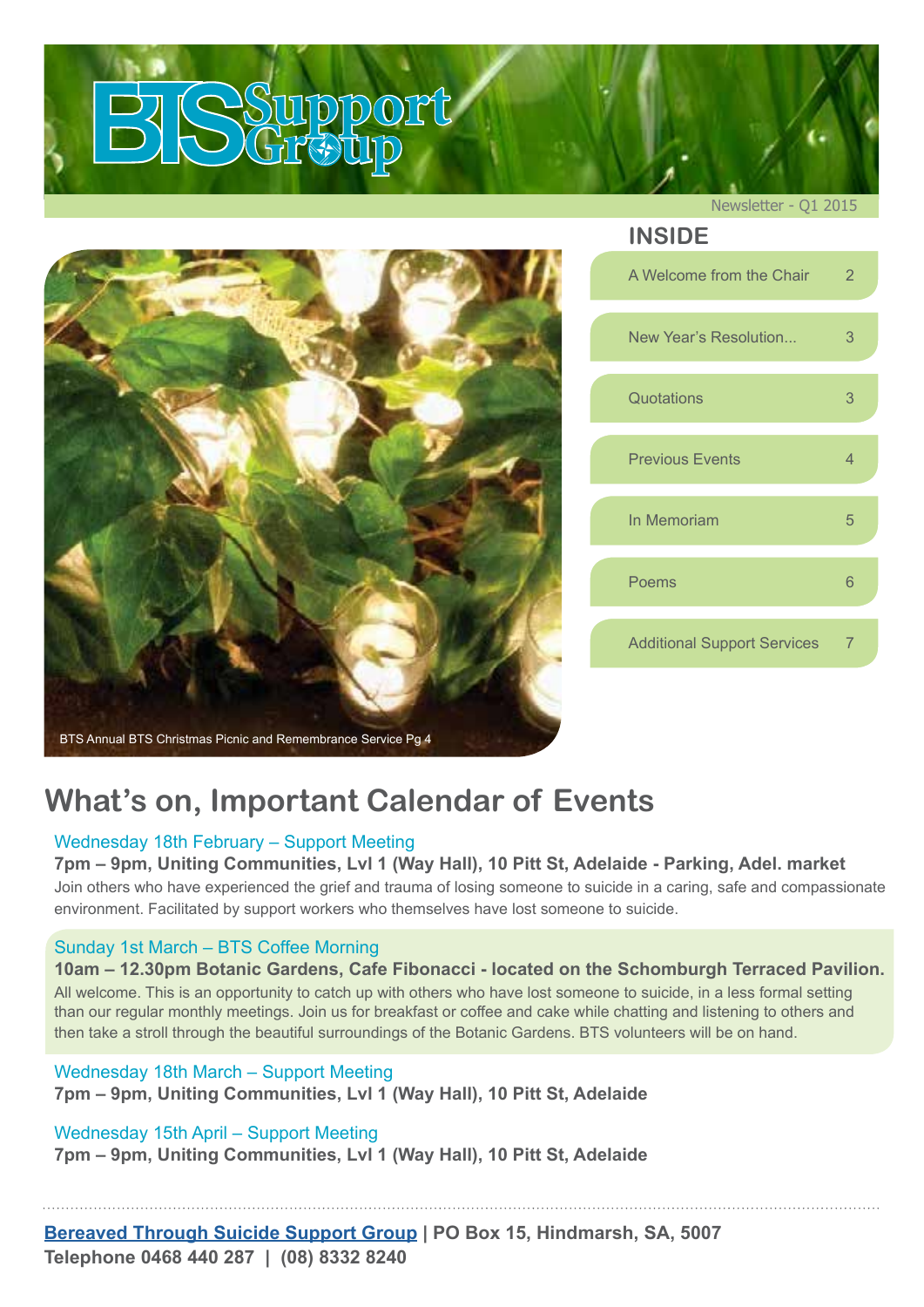## **A Welcome from the Chair**

Welcome to the first BTS newsletter of 2015. All of us at Bereaved through Suicide Support Group (BTS) would like to wish all our members a caring, safe and compassionate 2015.

**The so-called 'Festive/Holiday Season' can be the most difficult time of the year for many of us. We can feel even more alone when we see those around us enjoying this time of the year and yet we may experience the greatest sadness and want to withdraw from everyone as we find celebrating so difficult.**

There are so many articles written on looking after one's self and using the support of those around us. But during the 'Festive/Holiday Season' these two things can be seen to be completely at odds and we withdraw into our shell as those around us enjoy themselves. But who around us can understand the depth of loss when someone we love has taken their own life? The loss is with us forever. Yes, we may learn how to handle it, but it is there forever. Whether it be one day, a month, a year, or tens of years we carry that pain with us forever. It does not mean that we cannot function in the world around us. We have to make the changes necessary for us to cope in our very own changed world.

Our support workers talk to many people who still struggle with the loss years later and find they are alone as everyone around them 'has moved on' and expects them to do the same. This only heightens the loneliness as time goes by. BTS provides services that allow those of us who have lost someone to suicide no matter how long ago, to have someone to talk to on the phone, meetings to discuss feelings and chat with others, remembrance days that allow us to honour those we have lost and this newsletter to stay in touch.

As announced in our last newsletter of 2014 our previous editor has retired.

The editor did a sterling job in putting the articles together and editing the newsletter over the last four years. The BTS committee has decided that there must be some changes made to the frequency of the newsletter as the costs of printing (although subsidised) and postage have increased to a point where we are unable to produce the newsletter on a monthly basis.

We have asked for donations in the past and whilst we have a few generous supporters, their donations and BTS fundraising unfortunately do not cover the cost. The decision has been made to produce the newsletter quarterly. We also want to make the newsletter more 'informational', have more news about goings on and have more input from the bereaved community.

In this edition you will find poem and in memoriam pages along with articles on the Living Beyond Suicide 'Walk through Darkness' event held last November and the BTS Christmas Picnic and Remembrance Service held in December. For this new layout of the newsletter to work we need your input even if it is anonymous.

Finally thank you to the hard working committee and support workers, all of you volunteers and who give freely of your time. Like many organisations BTS would stop working tomorrow if you did not contribute with so much help and support.

Don't forget, this is YOUR newsletter and we would love your contributions, either a memorial to your loved one, a quick word on how you've been feeling and, if you are up to it, share your story to give hope to the newly bereaved in our community. The next newsletter deadline is April 15th.

May you all travel safely and with care.

**Tim Porter**

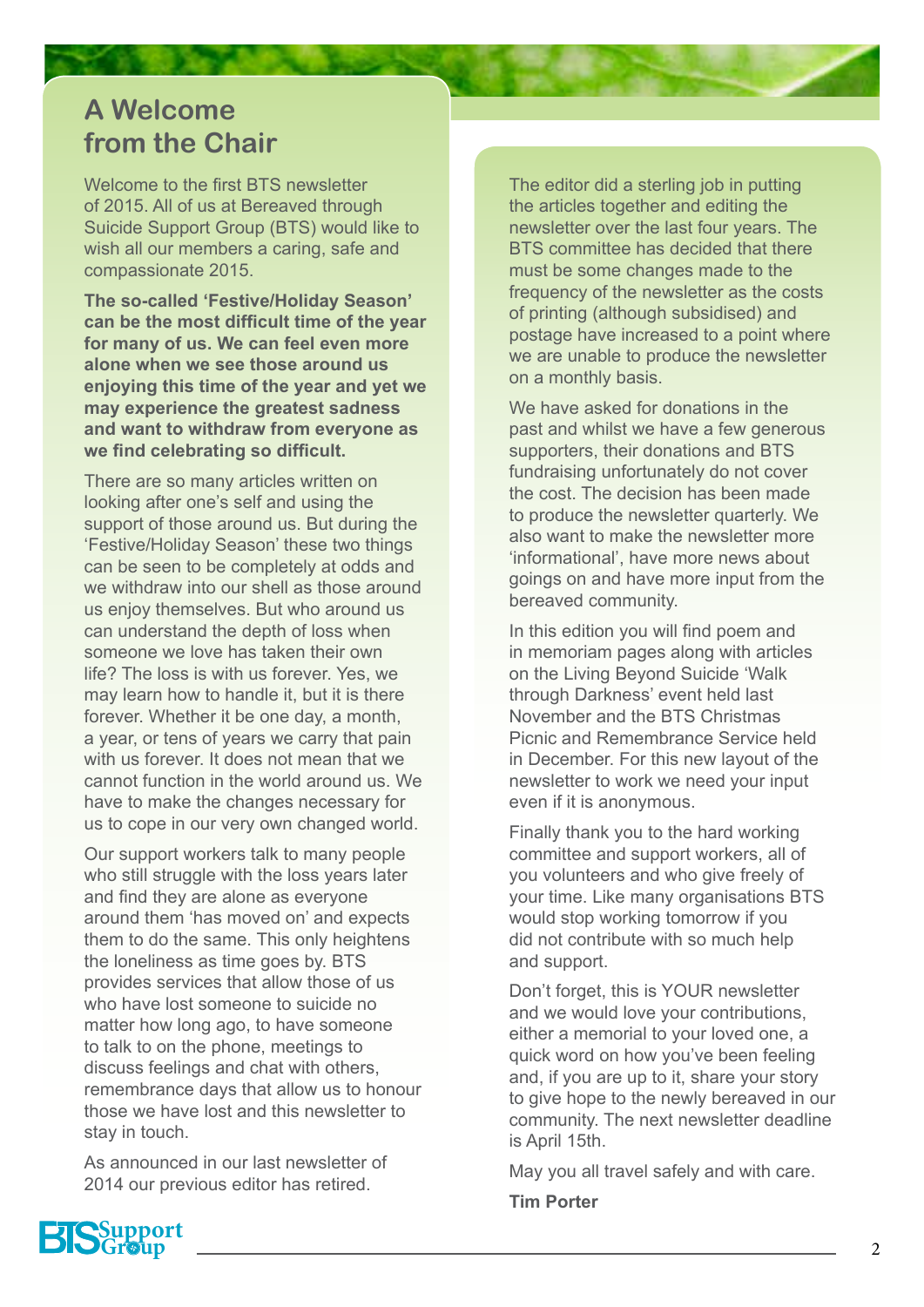# **New Year's resolution for the Bereaved**

**by Tanya Lord www.thegrieftoolbox.com**

This year I resolve to:

- Not put a time limit on my grief. Loving someone means loving them for my life time whether they are physically present or not.
- Tell their stories, the happy and the sad, they will live on through me.
- Encourage others to share memories.
- Teach others that they cannot "make" me cry, tears are only an external expression of how I am feeling all the time.
- Understand that crying or otherwise expressing my pain is healthy and normal. "Doing well" means expressing my feelings.
- Understand that others will not understand my pain and it isn't fair to expect them to do anything but listen.
- Recognise that asking for help from those that love us is really a gift that we give to them.
- Help others, reaching out to others in pain will help me to heal.
- Do something nice for myself every day.
- Know that if today I can not do everything that needs to be done, tomorrow is another chance to get it done.
- Cry when I need to, laugh when I can and to not feel guilty about either one.
- Let go, bit by bit, of the guilt, regret and anger because I know holding on to these emotions can be so damaging.
- Take a risk and let others into my life and heart.
- Take care of my physical, emotional and spiritual health.
- Reinvest in life a little bit each day...



# **Quotations**

"Only people who are capable of loving strongly can also suffer great sorrow, but this same necessity of loving serves to counteract their grief and heals them."

― Leo Tolstoy 

"To weep is to make less the depth of grief."

― William Shakespeare

"Deep grief sometimes is almost like a specific location, a coordinate on a map of time. When you are standing in that forest of sorrow, you cannot imagine that you could ever find your way to a better place. But if someone can assure you that they themselves have stood in that same place, and now have moved on, sometimes this will bring hope"

― Elizabeth Gilbert 

"No matter how bad your heart is broken, the world doesn't stop for your grief."

― Faraaz Kazi

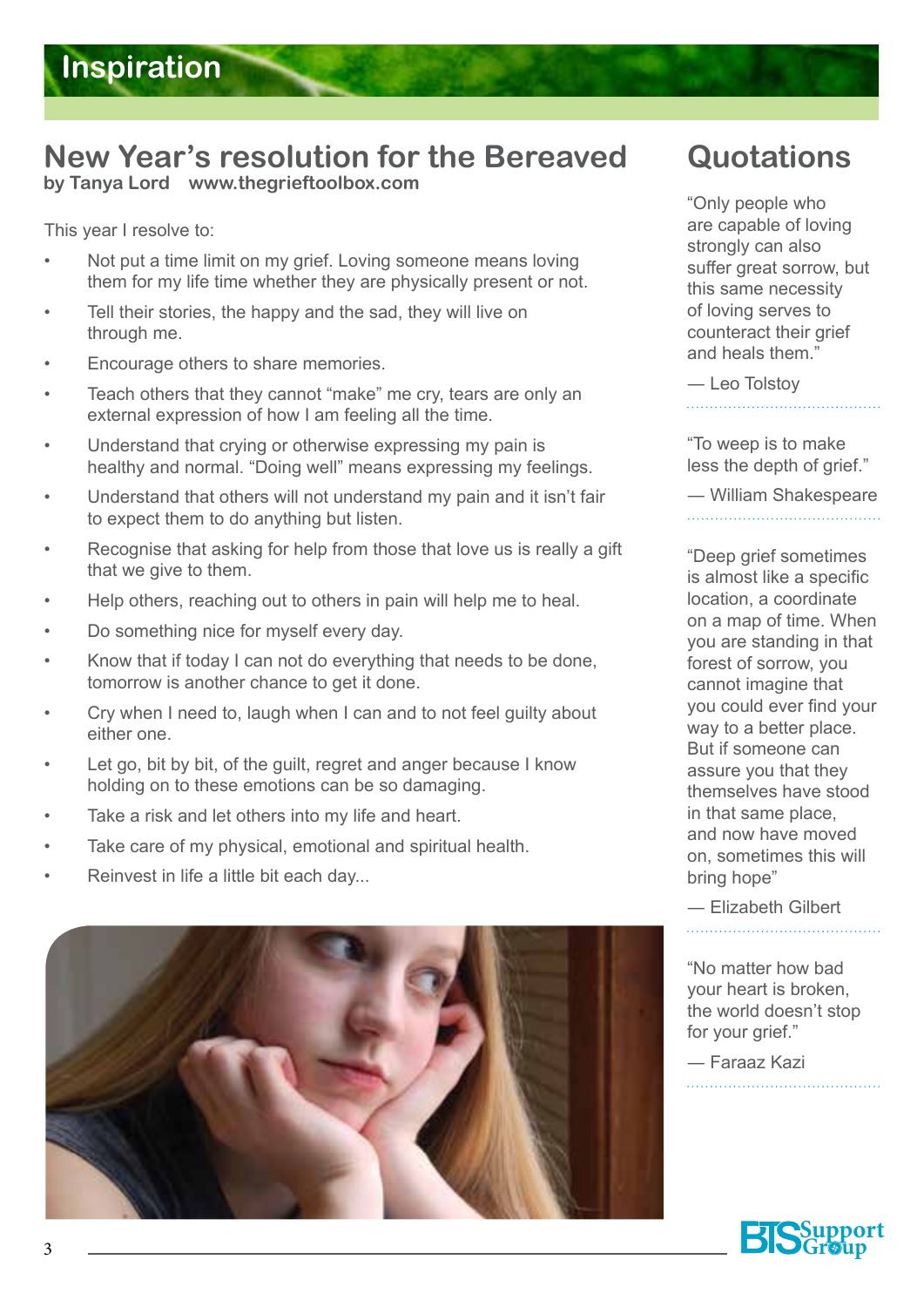## **BTS Christmas Picnic**

The annual BTS Christmas Picnic and Remembrance Service was held on 10th December 2014. The day had provided cold wind, heavy showers and dark skies but it was decided to proceed with the night.

Expectations were not high for a large turnout but over 40 hardy souls made the effort, thank you to each one of you. The setting in Hazelwood Park under the huge fig tree provided some cover from the showers which slowly abated. The picnic was enjoyed by all with a wonderful array of platters brought by those who attended to be shared amongst the attendees. A raffle was held with some wonderful prizes being donated and eagerly sought. Thank you to everyone for dipping deep into their pockets.



Gathered under the Fig tree at Hazelwood Park

As darkness approached the Remembrance Service got underway. The clouds broke apart to give us the most beautiful red sunset through the trees. Our guest speakers spoke of the intense grief through losing someone to suicide and the courage, strength, friendship and love that were needed by those of us left behind. We had the most beautiful music played on the harp and each person attending was offered the opportunity to light a remembrance candle and place it under the boughs of the fig tree. As we began the candle lighting it was as if someone was looking over us, the gusty wind completely melted away and every candle burned. We all stood in silence, each with our own thoughts and watched the candles flicker. It was as though we did not want to leave.

**To everyone who contributed on the night go the utmost thanks for your support of BTS.** 

**The 2015 BTS Christmas Picnic and Remembrance Service is to be held on Wednesday 16th December.**

## **LBS Walk through darkness**

November 15th, 2014 saw the annual Living Beyond Suicide 'Walk through Darkness' take place with over 100 people attending the morning remembrance.

Prior to the service walks took place from West Beach and Tennyson beginning at 5am, both finishing at Henley Square. The walks began with stars above our heads and as we proceeded the sun began to rise, lighting a beautiful sunrise and a calm sea.

At the conclusion of the remembrance service everyone was invited forward to take a remembrance stone and if they wished to walk down to the water's edge and remember those we had lost.

On behalf of BTS and its members thanks to LBS for the care and compassion shown to everyone on the day.



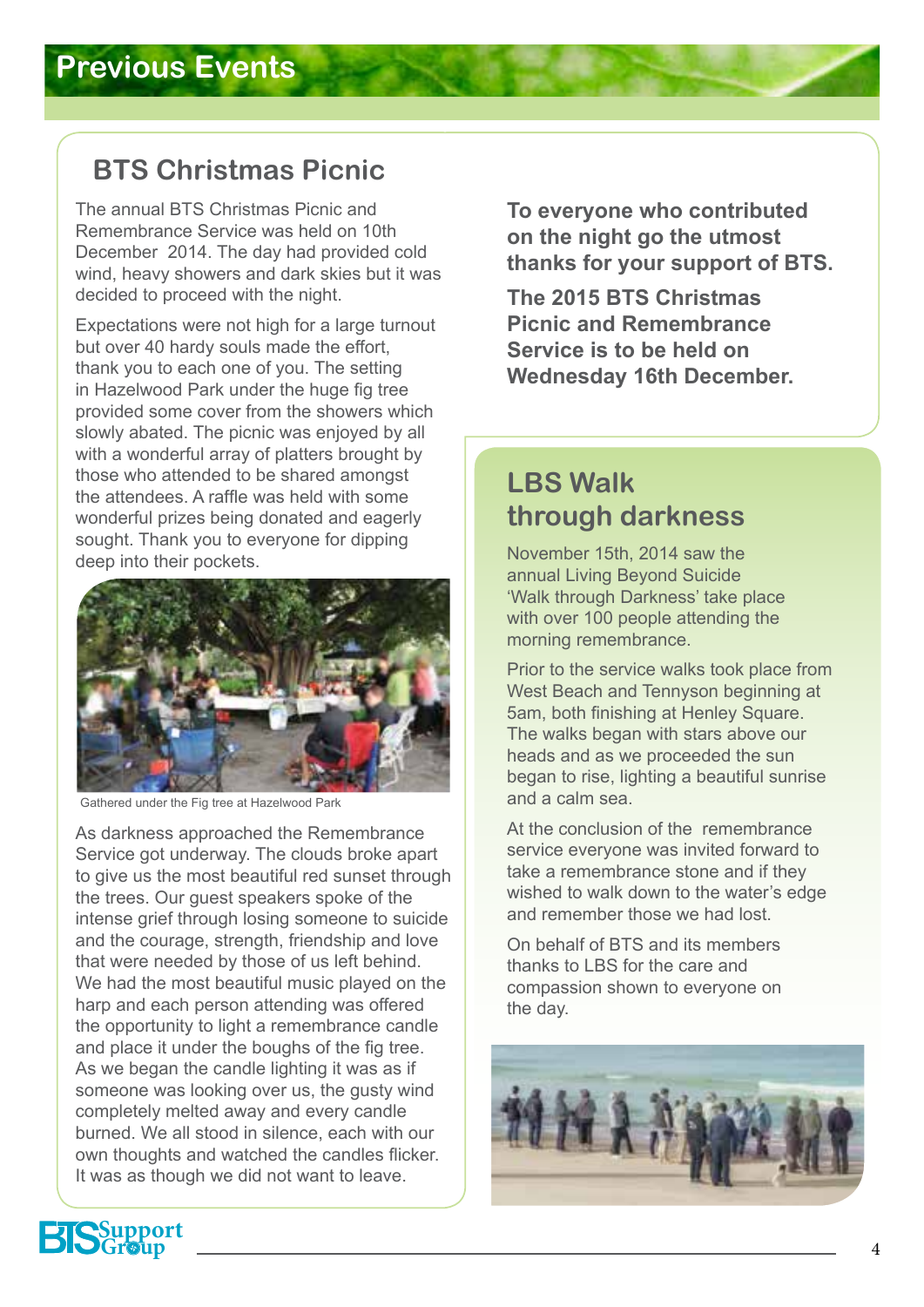

**This page is for those of you who would like to remember the person you have lost.** 

### **Sean Patrick Morgan**  (aka) Keg 18.12.74 - 4.05.2000

My only son, How I love and miss you No one will ever know. I miss that beautiful smile with those deep dimples. Happy 40th my angel child. What it meant to lose you will always tear me apart. All my love, till we meet again, stay safe. I will always love you.

Big hugs and Kisses, Mum





# **Adam**

31.01.1981 - 16.07.2010

There are things we don't want to happen, but have to accept, Things we don't know, but have to learn, and people we can't live without, but have to learn to let go.

# **Jonathan Domenic Henwood**

22.02.88 - 10.02.10

It seems like yesterday You were gone. Although 5 years have passed, The heartache remains still. We miss you heaps, And wish you were here. Soon you would have Reached your 27th birthday.



If you wish to contribute to this page, please email any images, plus a small poem or verse to support@bts.org.au, we will ensure your loved one is included as soon as possible in future issues. Thank you.

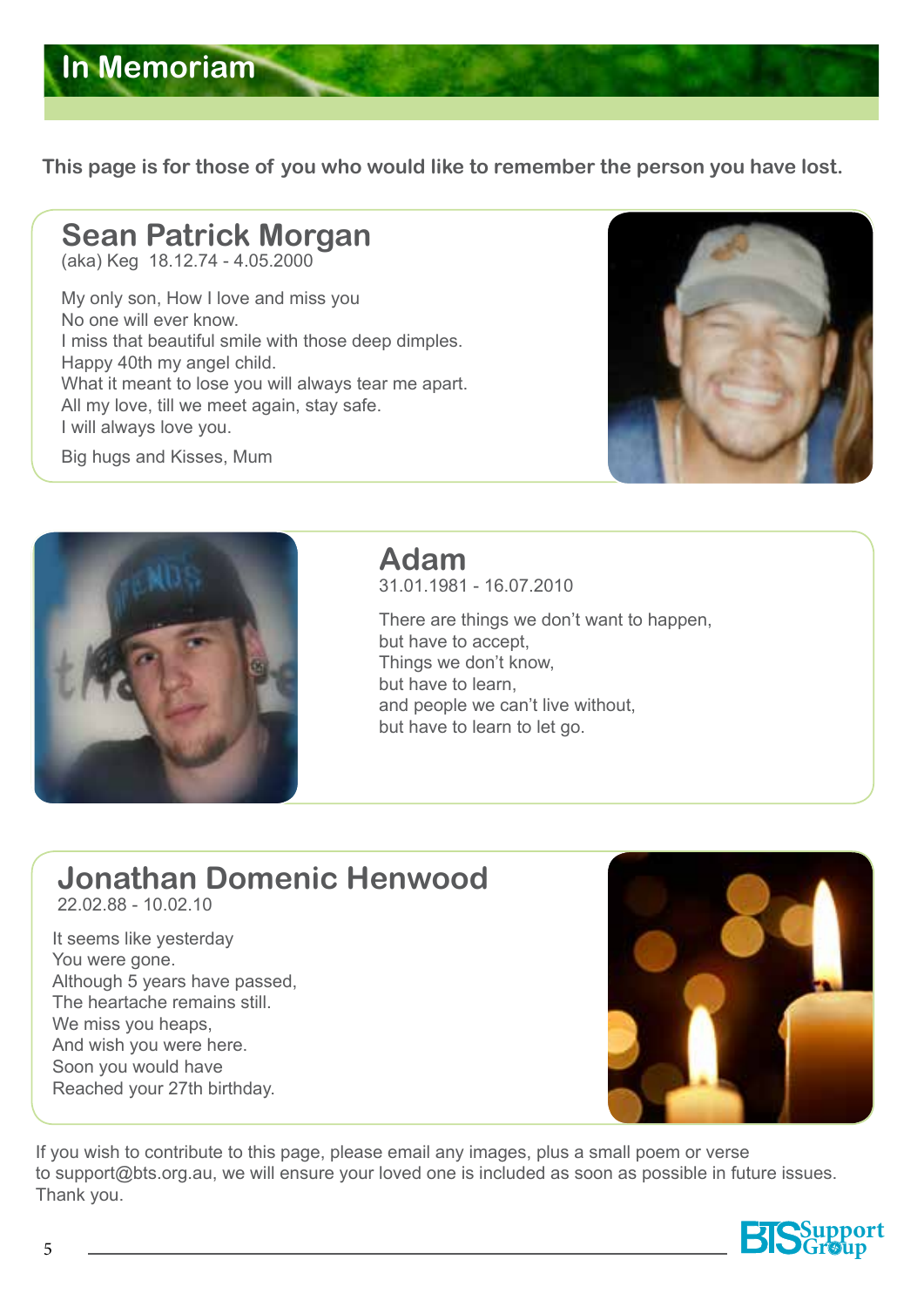# **My Constant Companion A Mother's Pain**

Grief is my companion, It takes me by the hand, And walks along beside me in a dark and barren land.

How long will this lonesome journey last, How much more can my weary heart bear? Since your death, I've been lost in the fog, Too burdened with sorrow and care.

People tell me my sadness will fade, And my tears will reach their end. Grief and I must complete our journey, And then maybe I'll find happiness again.

Anon

## **Where do they go to?**

Where do they go to, the people who leave? Are they around us, in the cool evening breeze?

Do they still hear us, and watch us each day? I'd like you to think of them with us that way.

Where do they go to, when no longer here? I think that they stay with us, calming our fear

Loving us always, holding our hands Walking beside us, on grass or on sand.

Where do they go to, well it's my belief They watch us and help us to cope with our grief

They comfort and stay with us, through each of our days, guiding us always through life's mortal maze.

Kev F - 21st August 2007



She feels she may go insane Her tears are now more like rain As she peers out above the tissues Her sobbing now becomes an issue

She can't control how she feels She want's to believe it's all not real Many pray that time will heal But a Mother's grief you can not steal

She's lost her child, her heart, her soul She walks this earth with this empty hole She's tossed, she's turned, she doesn't sleep All she does is weep and weep

As she walks in this daily fog She tries to make a deal with God Let me see my child again One more time, PLEASE... Amen

A Mother's love will never end Her broken heart will never mend She tries, and tries, and tries in vain To rid herself of this horrible pain

Dianna L. K. Casey